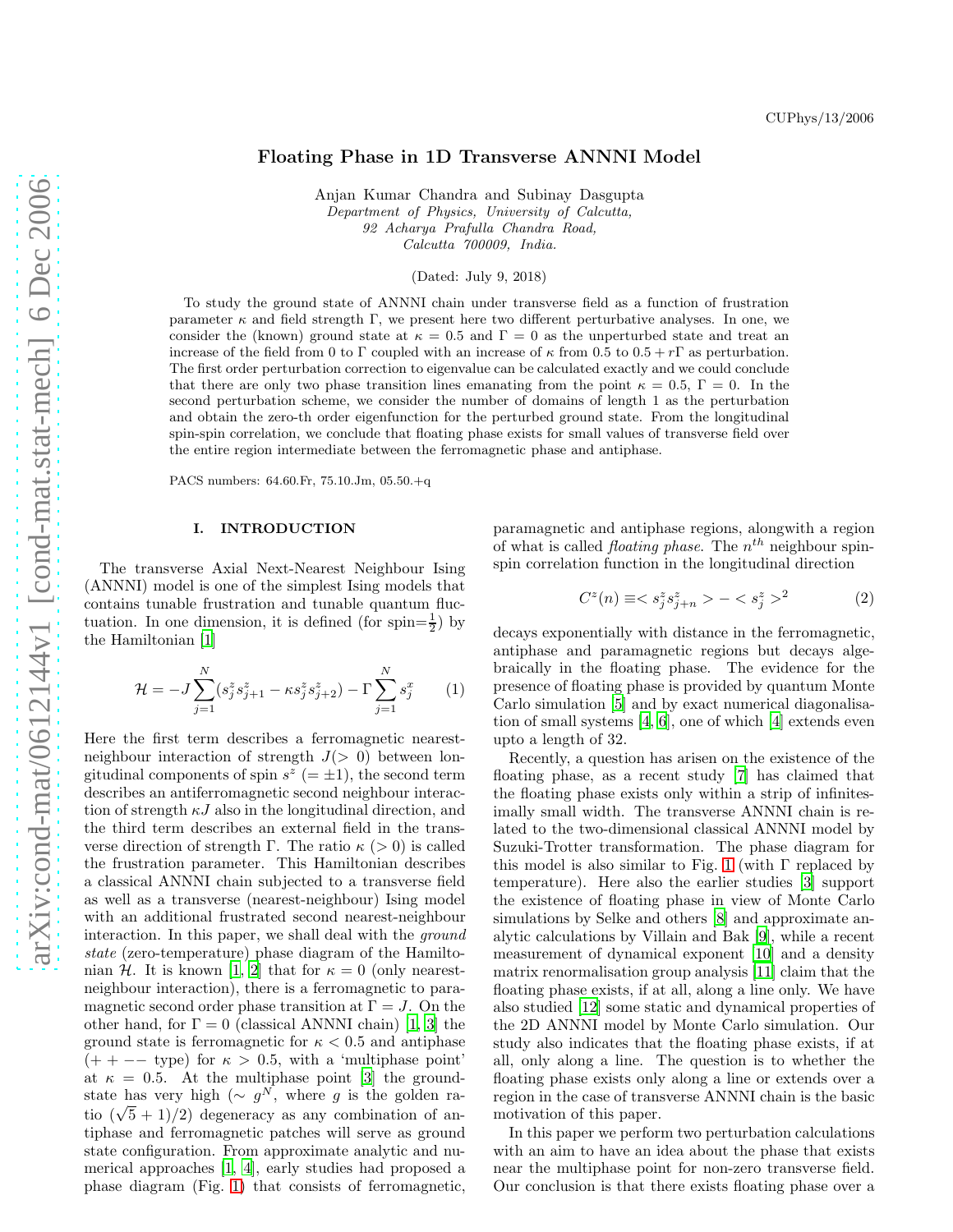

<span id="page-1-0"></span>FIG. 1:

Schematic phase diagram of the transverse ANNNI model according to early investigations [1,2].



FIG. 2: Schematic phase diagram of the transverse ANNNI model according to the present work.

region extending from ferromagnetic phase to antiphase (for small values of  $\Gamma$ ) and the phase diagram looks like Fig. [2.](#page-1-1) This result is in contradiction with previous results as none of the previous studies had predicted floating phase for  $\kappa < 0.5$ . We must mention that all our results are true only at "small" values of  $\Gamma$  and the quantitative details of this diagram is not reliable at  $\Gamma \sim 1$ . However, the topological structure of the diagram should be correct. This article is organised as follows. In Sections II and III, the first and the second perturbation schemes will be presented (respectively) and we shall conclude with some discussions in Sec. IV.

# II. THE FIRST PERTURBATION SCHEME

### A. Principle

We shall now present a first order perturbation calculation around  $\kappa = 0.5$  by rewriting the Hamiltonian H of



<span id="page-1-2"></span>

Scheme of the first perturbation treatment. The transverse field is altered from 0 to a (small) value  $\Gamma$  and the frustration parameter  $\kappa$  is altered from 0.5 to  $0.5 + r\Gamma$ . The





FIG. 4: One possible type of phase diagram of the transverse ANNNI model.

<span id="page-1-1"></span>Eq.  $(1)$  as

<span id="page-1-3"></span>
$$
\mathcal{H} = \mathcal{H}_{cl} + \mathcal{H}_p
$$

where

$$
\mathcal{H}_{cl} = -J \sum_{j} [s_j^z s_{j+1}^z - \frac{1}{2} s_j^z s_{j+2}^z] \tag{3}
$$

and

$$
\mathcal{H}_p = \sum_j \Gamma \left[ -s_j^x + r s_j^z s_{j+2}^z \right] \tag{4}
$$

with  $r = J(\kappa - 0.5)/\Gamma$ . We always take  $\Gamma$  to be positive, so that negative values of r imply  $\kappa < 0.5$ .

We shall treat the  $\mathcal{H}_p$  as a perturbation over  $\mathcal{H}_{cl}$ . Obviously,  $\mathcal{H}_{cl}$  is the longitudinal (classical) part of  $\mathcal{H}$  at  $\kappa = 0.5$  and  $\mathcal{H}_p$  includes the transverse part and an increase of  $\kappa$  (from 0.5) by an amount rΓ. One must note that for a perturbative treatment  $\Gamma$  has to be small but r need not be so. In the  $(\kappa, \Gamma)$  phase space, the perturbation takes us from the multiphase point (0.5, 0) to a point  $(0.5 + r\Gamma, \Gamma)$ . As r varies from  $-\infty$  to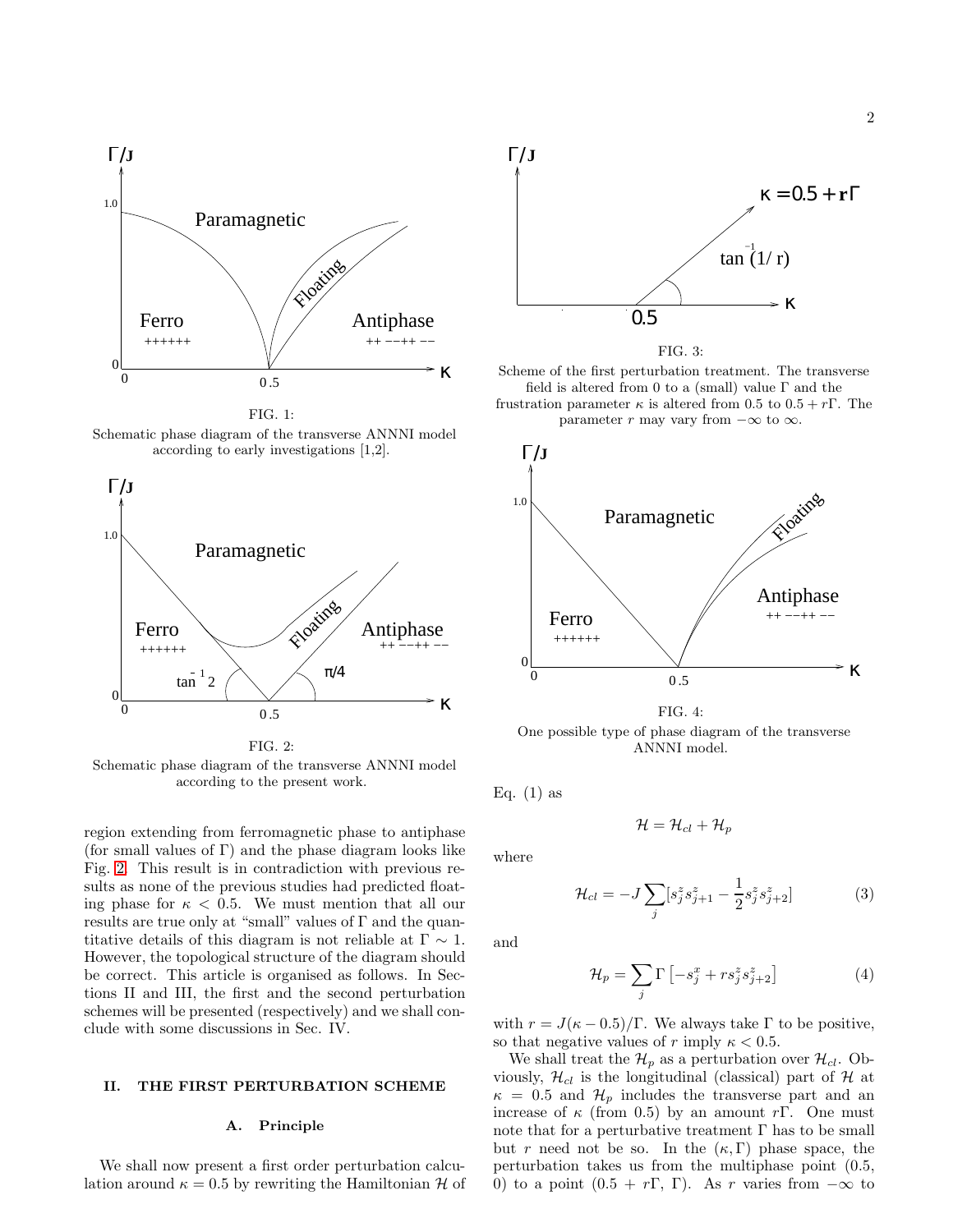$\infty$ , the perturbation takes us from the ferromagnetic to the antiphase region (Fig. [3\)](#page-1-2). The first order correction  $(E<sup>(1)</sup>)$  to ground state energy can be calculated *exactly*. This quantity is studied as a function of  $r$ , because if there is a non-analyticity at  $r = r_0$ , then there will be a phase transition line emanating from the (0.5, 0) point at an angle  $\tan^{-1}(1/r_0)$  with the increasing  $\kappa$  direction. It is found that  $E^{(1)}$  as a function of r is non-analytic only at  $r = -0.5$  and 1. Therefore, only two lines of phase transition meet at the multiphase point. This implies either that the floating-paramagnetic transition line touches tangentially the floating-antiphase line at this point (Fig. [4\)](#page-1-3) or that the floating phase extends over the entire region from antiphase to ferromagnetic region (Fig. [2\)](#page-1-1). It will be shown that a study of susceptibility and mass-gap rules out the possibility of Fig. [4](#page-1-3) and points to the validity of Fig. [2.](#page-1-1) Thus, the final conclusion from the first perturbation scheme is that the boundary between the ferromagnetic (antiphase) and the floating phase emanates from the multiphase point at an angle  $\tan^{-1}$  –2 ( $\tan^{-1}$  1) with the  $\kappa$  axis. The second perturbation scheme also supports this conclusion and additionally enables us to obtain an approximate phase diagram. We shall now transform our problem to a certain problem for the nearest neighbour transverse Ising model and then through a study of the nearest neighbour model, obtain the expression for  $E^{(1)}$ .

#### B. Transformation to Nearest-neighbour Model

We start by noting that at  $\kappa = 0.5$  (the 'multiphase point' [\[3\]](#page-9-2)) the ground state of  $\mathcal{H}_{cl}$ , the unperturbed Hamiltonian, is a highly degenerate state and any spin configuration that has no spin-domain of length unity (i.e. no  $++-++$  or  $--+--$  type arrangement) can be the ground state. The number of domain walls is immaterial and can be anything between 0 and  $N/2$ , N being the total number of spins. (Of course, for periodic boundary there can be only an even number of walls.) Let us denote the set of all such configurations as S. Also, let the population of this set be  $\nu$  which incidentally is of the order of  $g^N$  as mentioned in Sec. I [\[3\]](#page-9-2). Now, the first-order correction to the eigenvalue are the eigenvalues of the  $\nu \times \nu$  matrix P, whose elements are

$$
P_{\alpha\beta} \equiv \langle \alpha | \mathcal{H}_p | \beta \rangle
$$

where  $|\alpha\rangle$  and  $|\beta\rangle$  are configurations within S. The matrix  $P$  can be easily given a block diagonal structure. Note that  $s_j^x | \beta \rangle \in S$  if and only if the *j*-th spin lies at the *boundary* of a domain, and the domain too has length larger than 2. Also, in such a case,  $s_j^x$  operating on  $|\beta\rangle$ will translate the wall at the left (right) of the  $j$ -th site by one lattice spacing to the right (left). This immediately leads us to the important conclusion that  $P_{\alpha\beta} \neq 0$  if and only if  $|\alpha\rangle$  and  $|\beta\rangle$  have equal number of domain walls. Thus, we can break up S into subsets  $\mathcal{S}(W)$ , where  $\mathcal{S}(W)$ contains all possible spin distributions with  $W$  walls  $(W$ 

 $= 2, 4, \cdots N/2$ . Now, the  $\nu \times \nu$  matrix P gets blockdiagonalised into matrices of size  $\nu_W \times \nu_W$ ,

$$
P_{\alpha\beta}(W) \equiv \langle \alpha | \mathcal{H}_p | \beta \rangle \tag{5}
$$

where  $\nu_W$  is the population of  $\mathcal{S}(W)$  and  $|\alpha\rangle, |\beta\rangle \in \mathcal{S}(W)$ . We now observe that the longitudinal term in  $\mathcal{H}_p$  only contributes a diagonal term  $r\Gamma(N-4W)$  to  $P_{\alpha\beta}(W)$ , so that one can write

$$
P(W) = M(W) + r\Gamma(N - 4W)\mathbf{1}.
$$
 (6)

Here 1 is the  $\nu_W \times \nu_W$  unit matrix,  $M_{\alpha\beta}(W) \equiv \langle \alpha | \mathcal{H}_q | \beta \rangle$ and  $\mathcal{H}_q = -\Gamma \sum_j s_j^x$  is the transverse part of  $\mathcal{H}_p$ . Thus the non-trivial problem is to solve the eigenproblem of  $M(W)$ .

To proceed with the matrices  $M(W)$ , let us construct from each member  $|\alpha\rangle$  of  $\mathcal{S}(W)$  a configuration  $|\alpha'\rangle$  by removing one spin from each domain. The total number of spins in  $|\alpha'\rangle$  will obviously be  $N - W = N'$ , say. Such a transformation was also used by Villain and Bak [\[9](#page-10-3)] for the case of two-dimensional ANNNI model. The set  $\mathcal{S}'(W)$  composed of the states  $|\alpha'\rangle$  is then nothing but the set of all possible distributions of  $N'$  spins with  $W$ walls, with no restriction on the domains of length unity. It is easily seen that the matrix

$$
M'_{\alpha\beta}(W) \equiv \langle \alpha' | \mathcal{H}_q | \beta' \rangle
$$

will then be identical with  $M(W)$  since the element

$$
\langle\alpha'|\sum_{j=1}^{N'}s_j^x|\beta'\rangle
$$

is non-zero when and only when

$$
\langle \alpha|\sum_{j=1}^N s_j^x|\beta\rangle
$$

is non-zero. The eigenproblem of  $M'(W)$  becomes simple once we we observe that  $\mathcal{S}'(W)$  is nothing but the set of degenerate eigenstates of the Hamiltonian

$$
\mathcal{H}_0'=-J\sum_{j=1}^{N'} s_j^z s_{j+1}^z
$$

corresponding to the eigenvalue

$$
E_W = -J(N' - 2W). \tag{7}
$$

Thus, if we perturb  $\mathcal{H}'_0$  by  $\mathcal{H}_q$ , then the first-order perturbation matrix will assume a block diagonal form made up of the matrices  $M'(W)$  for all possible values of W.

### C. Study of the Nearest-neighbour Model and Further Analysis

To solve the perturbation problem for  $\mathcal{H}'_0 + \mathcal{H}_q$ , we note that this Hamiltonian is the same as  $\mathcal H$  of Eq. (1)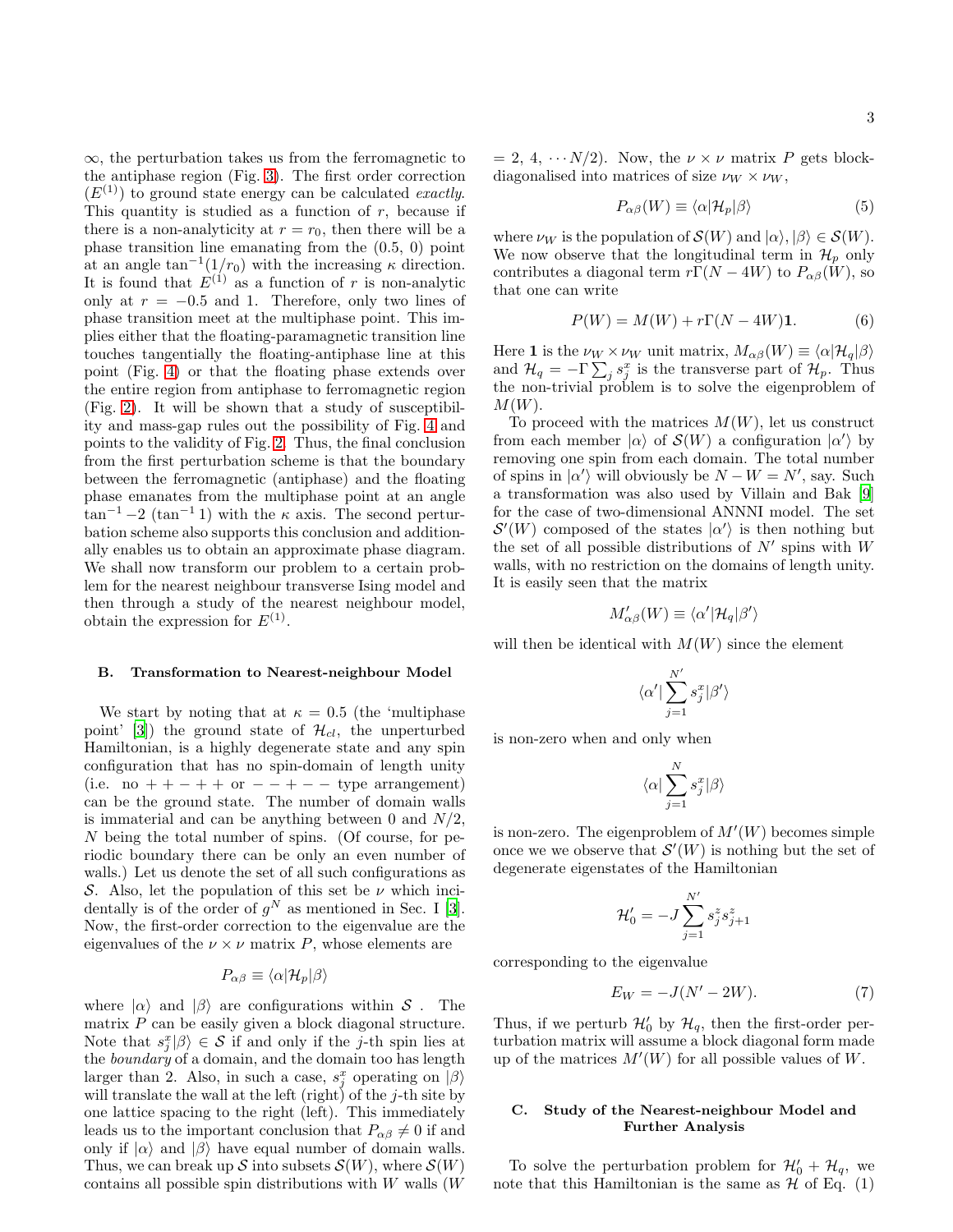with  $\kappa = 0$ , namely,

$$
\mathcal{H}^{TI} = -\sum_{j=1}^{N'} [Js_j^z s_{j+1}^z + \Gamma s_j^x].
$$

This is the Hamiltonian for the standard transverse Ising model. The exact solution for this Hamiltonian is readily available [\[2,](#page-9-1) [13,](#page-10-7) [14\]](#page-10-8). The exact expression for the energy eigenstates are (for periodic chain in the thermodynamic limit [\[15\]](#page-10-9)),

$$
E = 2\Gamma \sum_{k} \xi_{k} \Lambda_{k} \tag{8}
$$

where  $\xi_k$  may be 0,  $\pm 1$  and k runs over  $N'/2$  equispaced values in the interval 0 to  $\pi$ . Also,  $\Lambda_k$  stands for  $\sqrt{(\lambda^2 + \lambda^2)^2}$  $2\lambda \cos k + 1$ , where  $\lambda$  is the ratio  $J/\Gamma$ . For  $\Gamma = 0$ , the energy E must be the same as  $E_W$  of Eq.(7), so that

$$
2\sum_{k=0}^{\pi} \xi_k = -(N' - 2W). \tag{9}
$$

Clearly, the different values of the quantity

$$
\left(\frac{\partial E}{\partial \Gamma}\right)_{\Gamma=0} = 2 \sum_{k=0}^{\pi} \xi_k \cos k
$$

correspond to the first order perturbation corrections to the different levels. They are therefore also the eigenvalues of the M′ matrix. Thus the eigenvalues of the matrix  $P(W)$  of Eq.(6) are

$$
E_P = r\Gamma(N - 4W) + 2\Gamma \sum_{k=0}^{\pi} \xi_k \cos k \tag{10}
$$

Keeping  $N$  fixed we have to find, for which value of  $W$ and for which distribution of  $\xi_k$ ,  $E_P$  is minimum subject to the constraint (9). For a given value of  $\sum \xi_k$ , this minimisation is achieved if -1 values of  $\xi_k$  accumulate near  $k = 0$  and  $+1$  values near  $k = \pi$ . Let the desired distribution be

$$
\xi_k = \begin{cases}\n-1 & \text{for } k = 0 \text{ to } \theta \\
0 & \text{for } k = \theta \text{ to } \phi \\
1 & \text{for } k = \phi \text{ to } \pi\n\end{cases}
$$
\n(11)

 $Eq.(9)$  now gives

$$
N/N' = (4\pi - \theta - \phi)/2\pi
$$
 (12)

and one obtains,

$$
E_P = -\frac{N\Gamma}{4\pi - \theta - \phi} \left[ r(4\pi - 3\theta - 3\phi) + 2(\sin\theta + \sin\phi) \right]
$$

This quantity attains a minimum value only when  $\theta$  and  $\phi$  are equal and their common value  $(\phi_0, \text{ say})$  satisfies the condition

$$
2\pi r = \sin\phi_0 + (2\pi - \phi_0)\cos\phi_0, \qquad (13)
$$

The minimum value of  $E_P$  is given by,

$$
E^{(1)} = -N\Gamma[3r - 2\cos\phi_0].
$$
 (14)

This is the exact expression for the first order perturbation correction to ground state energy. It is easily seen that for  $r < -0.5$ , that is, for  $\Gamma/J < (1 - 2\kappa)$ , one has  $\phi_0 = \pi$  and  $W = 0$  (ferromagnetic phase), while for  $r > 1$ , that is  $\Gamma/J < (\kappa - 0.5)$ , one has  $\phi_0 = 0$  and  $W = N/2$  (antiphase). As r varies from -0.5 to 1,  $\phi_0$ gradually changes from  $\pi$  to 0 according to Eq.(13). The second derivative of  $E^{(1)}$  with respect to r blows up at  $r = -0.5$  and 1, indicating two critical lines there. One can see from Eq.  $(13)$  that except for these two values, r is an analytic function of  $\phi_0$  and hence, by Eq. (14),  $E^{(1)}$ is also an analytic function of r. We have also checked explicitly (Appendix A) that no higher derivative of  $E^{(1)}$ with respect to  $r$  blows up at any other value of  $r$ .

As mentioned in Sec. IIA, we can now conclude that the phase diagram is either like Fig. [2](#page-1-1) or like Fig. [4.](#page-1-3)

#### D. Study of Longitudinal Susceptibility

We shall now show that an analysis of longitudinal susceptibility points to the possibility of Fig. [2,](#page-1-1) rather than of Fig. [4.](#page-1-3)

Let us call the eigenstate of  $\mathcal{H}'_0 + \mathcal{H}_q$  corresponding to  $\theta = \phi = \phi_0$  as  $|\psi'\rangle$ . This state will be composed of the spin-distributions that belong to  $\mathcal{S}'(W)$  and can be written as

$$
\psi'\rangle=\sum_{j'}a_{j'}|j'\rangle
$$

 $\|$ 

where  $|j'\rangle$  runs over all the states in  $\mathcal{S}'(W)$ . If we construct from each state  $|j'\rangle$  another state  $|j\rangle$  by adding one spin to each domain, and then combine these states with the same coefficients, then we arrive at a state  $\sum_j a_j |j\rangle$ where  $a_j = a_{j'}$ . This is an eigenstate of  $M(W)$  and hence of  $P(W)$  (see Eq. (6)) and this eigenstate is nothing but the zero-th order eigenfunction  $|\psi^{(0)}\rangle$  for the perturbed ground state of  $\mathcal{H}_{cl} + \mathcal{H}_p$ . One should observe that although the spin-spin correlation may not be equal for  $|j\rangle$ and  $|j'\rangle$ , the longitudinal magnetisation  $M_z$  must be the same for them (- equal number of positive and negative spins are added while transforming  $|j\rangle$  to  $|j'\rangle$ ). Thus, the longitudinal susceptibility

$$
\chi_z \propto \langle M_z^2 \rangle - \langle M_z \rangle^2
$$

of  $|\psi^{(0)}\rangle$  must be the same as that of  $|\psi'\rangle$ . The spin-spin correlation

$$
C^z(n) \equiv \langle s_i^z s_{i+n}^z \rangle
$$

for  $|\psi'\rangle$  may be calculated (see Appendix B). In the case of  $\Gamma < J$ , for the entire range  $0 < \phi_0 < \pi$ , the correlation is

$$
C^{z}(n) = A \frac{1}{\sqrt{n}} \cos[n(\pi - \phi_0)]
$$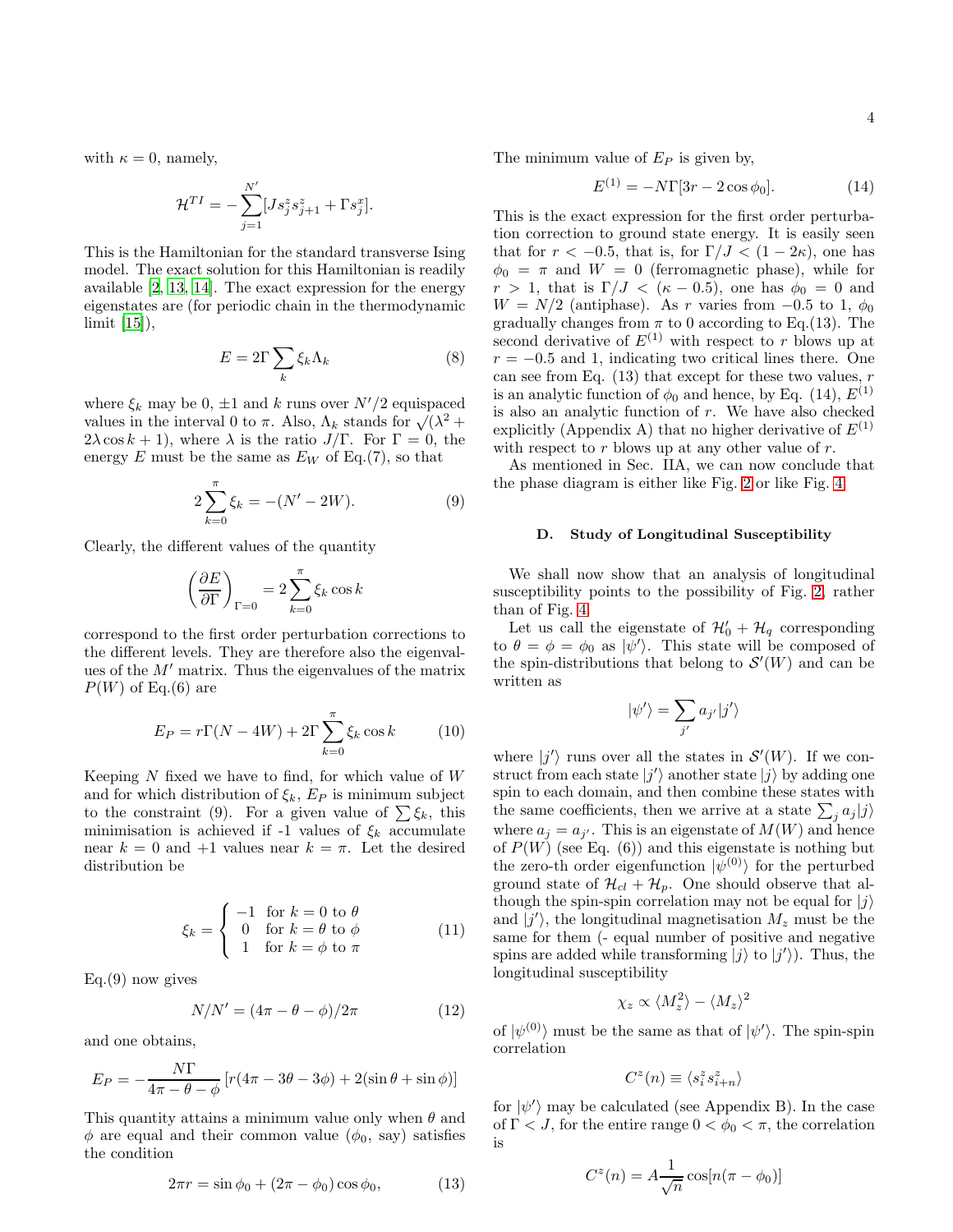where  $A$  is a constant. This is clearly a floating phase. The susceptibility  $\chi_z$  is hence infinity for both the states  $|\psi'\rangle$  and  $|\psi^{(0)}\rangle$ . This leads us to the conclusion that the zero-th order eigenstate is in floating phase and hence, at least for small values of  $\Gamma$ , the ground state of transverse ANNNI chain must be a floating phase for all values of r between  $-0.5$  and 1. Of course, for large values of  $\Gamma$ the perturbation corrections may cancel the divergence of susceptibility and lead to a paramagnetic state.

One must note that it is difficult to derive an exact relationship between the correlation in state  $|\psi^{(0)}\rangle$  and the same in state  $|\psi'\rangle$ . Although a similar relationship was obtained by Villain and Bak [\[9](#page-10-3)], we do not extend that derivation here. It is interesting to note that Villain and Bak (and also Uimin and Rieger [\[4](#page-9-3)]) assumed the wave number to be equal to the number of domain walls per site, but we shall soon find that this conclusion disagrees with the results obtained from our second perturbation scheme.

### E. Study of Mass Gap

We shall now show that an analysis of mass gap also points to the possibility of Fig. [2,](#page-1-1) rather than of Fig. [4,](#page-1-3) thus agreeing with the conclusion from the analysis of longitudinal susceptibility.

One signature of floating phase or diverging correlation length is vanishing *mass-gap* [\[2](#page-9-1), [16](#page-10-10)]. Let us now study the first order (in  $\Gamma$ ) correction to the mass-gap. Since the first order correction to all energy states is given by the different possible values of  $E_P$  of Eq. (10), the correction to the energy of the first excited state is the smallest possible value of  $E_P$  apart from the ground state  $E^{(1)}$ . To find the lowest excitation over the ground state, we note that such excitation is possible either (i) by keeping  $\sum \xi_k$  fixed and rearranging the  $\xi_k$  values; or (ii) by altering  $\theta$  and  $\phi$  and thus altering  $\sum \xi_k$ . For (i) the lowest excitation will correspond to an interchange of +1 and -1 at  $k = \phi_0$ , which will lead to a mass gap (for the whole system, not per site)

$$
\Delta^{(1)} = \frac{8\pi\Gamma\lambda\sin\phi_0}{N'\Lambda_{\phi_0}}.
$$

For (ii) the mass gap is :

$$
\Delta^{(1)} = \frac{1}{2} \left( \frac{\partial^2 E_P}{\partial \theta^2} \right)_{\theta = \phi_0} (\delta \theta)^2
$$

Here  $\delta\theta$  is the smallest possible deviation in  $\theta$  at  $\phi_0$ . As the smallest possible change in  $W$ , and hence in  $N'$  is 2, Eq.(12) (with  $\theta = \phi$ ) tells us that

$$
\delta\theta = \frac{2(2\pi - \theta)^2}{\pi N} \sim \frac{1}{N}
$$

.

This shows that for both the mechanisms (i) and (ii), the mass gap  $\Delta^{(1)}$  vanishes as  $N \to \infty$  for all values of

 $\phi_0$  between 0 and  $\pi$ . This shows that for all values of r between −0.5 and 1 there must be floating phase for small Γ.

For transverse Ising model ( $\kappa = 0$ ) the phase transition occurs at  $\Gamma = J$  and at  $\Gamma = J + \epsilon$  the first order (in  $\epsilon$ ) correction to the mass gap is just  $\Gamma$ , and is thus nonvanishing, indicating that the divergent correlation length does not extend beyond  $\Gamma = J$ .

### III. THE SECOND PERTURBATION SCHEME

#### A. Principle

In the previous section we have found that the phase diagram looks like Fig. [2.](#page-1-1) In order to reconfirm this result explicitly, we have to know the eigenfunction with first- or even zero-th order correction. As it is difficult to calculate the eigenfunction for the perturbation scheme discussed above in Sec. II, we shall perform the second set of perturbation calculation now.

Let us write the Hamiltonian  $\mathcal H$  of Eq. (1) for  $\kappa < 0.5$ as

$$
\mathcal{H} = N(h_0 + h_1 - J\kappa) \tag{15}
$$

with

$$
h_0 = -(1 - 2\kappa)J\frac{1}{N}\sum_j s_j^z s_{j+1}^z - \Gamma\frac{1}{N}\sum_j s_j^x \qquad (16)
$$

and

$$
h_1 = \kappa J \frac{1}{N} \sum_j (1 - s_j^z s_{j+1}^z)(1 - s_{j+1}^z s_{j+2}^z). \tag{17}
$$

Clearly,  $h_0$  represents the Hamiltonian of standard transverse Ising model with nearest-neighbour interaction and  $h_1$  represents the number of domains of length 1. We shall treat the operator  $h_1$  as perturbation on the Hamiltonian  $h_0$ . All the eigenstates of  $h_0$  are precisely known [\[14\]](#page-10-8) and for each eigenstate one can readily calculate the expectation value of  $h_0 + h_1$  and identify the eigenstate for which  $\langle h_0 + h_1 \rangle$  is the lowest. This state is the eigenstate with zero-th order perturbation correction. Therefore, the basic idea is to identify the ground state upto first order perturbation correction to eigenvalue. We carry on this scheme for all values of  $\kappa$  ( $< 0.5$ ) and  $\Gamma$  and in each case calculate the correlation function (as defined in Eq. (2)) and characterise the phase therefrom.

Indeed, our results are reliable only for small values of  $\langle h_1 \rangle$ . Hence, this quantity must be small for the low-lying eigenstates of  $h_0$ . As mentioned already, the operator  $h_1$  basically counts the number of domains of length 1. For  $\kappa < 0.5$  the ground state of  $h_0$  at  $\Gamma = 0$  is ferromagnetic and the low-energy states may be expected to have small  $\langle h_1 \rangle$  and the perturbation treatment will be justified for small values of Γ. However, for  $\kappa > 0.5$ ,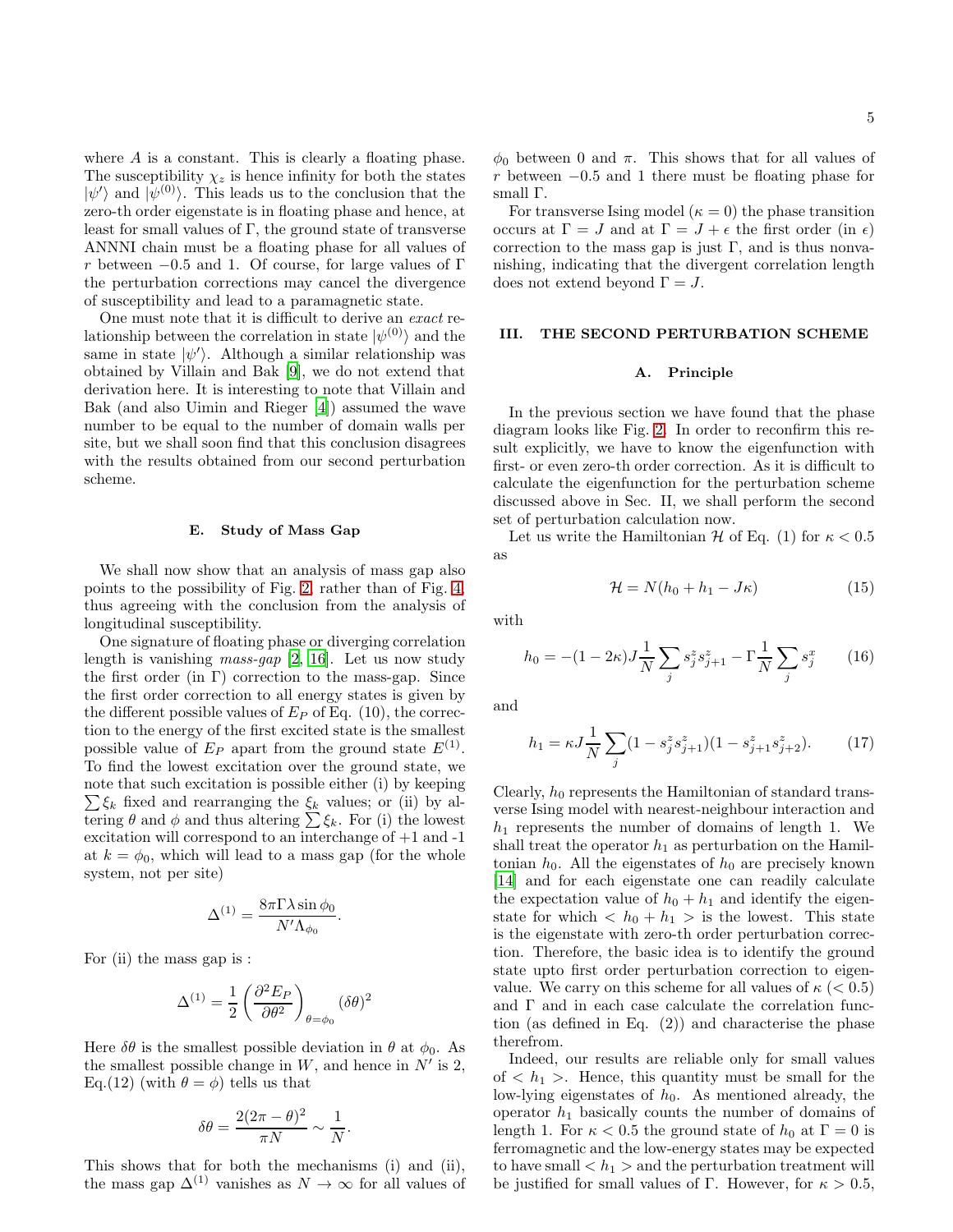the ground state of  $h_0$  will be antiferromagnetic (having domains of length 1 only) and such perturbation scheme is not valid.

For  $\kappa > 0.5$  one can break up  $\mathcal H$  as

$$
\mathcal{H} = N(h'_0 + h'_1 - 0.5J) \tag{18}
$$

with the unperturbed Hamiltonian defined as

$$
h'_0 = (\kappa - 0.5)J\frac{1}{N}\sum_j s_j^z s_{j+2}^z - \Gamma\frac{1}{N}\sum_j s_j^x \qquad (19)
$$

and the perturbation as

$$
h'_1 = 0.5J\frac{1}{N}\sum_j(1 - s_j^z s_{j+1}^z)(1 - s_{j+1}^z s_{j+2}^z)
$$
 (20)

The Hamiltonian  $h'_0$  represents a chain with only nextnearest neighbour interaction and the operator  $h'_1$  counts (as for  $\kappa < 0.5$ ) the number of domains of length 1. The ground state of  $h'_0$  at  $\Gamma = 0$  is antiphase, and hence has  $\leq h'_1 \geq 0$ , so that the perturbation scheme is justified. Following the principle for the previous case, one can identify numerically the eigenstate (of  $h'_0$ ) for which <  $h'_0 + h'_1 >$  is a minimum. From the correlation function of this state, one can characterise the phase.

The phase diagram obtained from the analysis of the present section is shown in Fig. [5.](#page-7-0) It has the following features : (i) The floating phase exists and extends from the ferromagnetic phase to the antiphase for small  $\Gamma$ ; thus Fig. [2](#page-1-1) rather than Fig. [4](#page-1-3) is the type of the phase diagram. (ii) There is a line along which transition from floating phase to paramagnetic phase takes place; this line for  $\kappa < 0.5$  (obtained using Eq.(15)) continues smoothly to the same for  $\kappa > 0.5$  (obtained using Eq.(18)).

We shall now present the details of the calculation for the two ranges of  $\kappa$ .

# B. For  $\kappa < 0.5$

The Hamiltonian  $h_0$  of Eq.(16) corresponds to nearestneighbour transverse Ising model with (ferromagnetic) interaction strength  $(1 - 2\kappa)J$ . Following Eq.(8), the eigenstates of this operator are

$$
\langle h_0 \rangle = \Gamma \frac{1}{N/2} \sum_k \xi_k \Lambda_k \tag{21}
$$

with  $\Lambda_k = \sqrt{(\lambda^2 + 2\lambda \cos k + 1)}$  as in Sec. II, but  $\lambda =$  $(1 - 2\kappa)J/\Gamma$ . The line corresponding to a constant value of  $\lambda = i$  now a straight line at an angle tan<sup>-1</sup>(2/ $\lambda$ ) with the  $\kappa$  axis (Fig. [6\)](#page-7-1). For each eigenstate, the *n*-th neighbour longitudinal correlation function (defined by Eq. (2)) can be expressed as the Toeplitz determinant  $\vert 14 \vert$ 

$$
C^{z}(n) = \begin{vmatrix} G_0 & G_{-1} & G_{-2} & \cdots & G_{-n+1} \\ G_1 & G_0 & G_{-1} & \cdots & G_{-n+2} \\ G_2 & G_1 & G_0 & \cdots & G_{-n+3} \\ \cdots & \cdots & \cdots & \cdots & \cdots \\ G_{n-1} & G_{n-2} & G_{n-3} & \cdots & G_0 \end{vmatrix}
$$
 (22)

where the elements are given by

$$
G_j = -\frac{2}{N} \sum_{k=0}^{\pi} \frac{\xi_k}{\Lambda_k} [\cos(kj - k) + \lambda \cos(kj)] \tag{23}
$$

Here, the wave vector  $k$  runs over the  $N/2$  equispaced values in the interval 0 to  $\pi$  and  $\xi_k$  can be 0 or  $\pm 1$  for each of the  $N/2$  values of k between 0 and  $\pi$ .)

Now, for any eigenstate of  $h_0$ , the expectation value of  $h_1$  can be calculated first by rewriting it as,

$$
h_1 = \kappa J \frac{1}{N} \sum_j (1 - 2 s_j^z s_{j+1}^z + s_j^z s_{j+2}^z)
$$

and then evaluating the first and second neighbour correlation functions using Eq.(22). The result is,

$$
\langle h_1 \rangle = \kappa J [(1 - G_0)^2 - G_1 G_{-1}]. \tag{24}
$$

To find which distribution of  $\xi_k$  gives the smallest value of  $\langle h_0+h_1\rangle$ , we note that  $G_0$  will be closest to 1, when the  $(-1)$  values of  $\xi_k$  accumulate near  $k = 0$  and  $(+1)$ values near  $k = \pi$ . Although Eq.(24) does not clearly indicate that such a distribution of  $\xi_k$  will also lead to the largest values of  $G_1$  and  $G_{-1}$ , we have verified by going through all the  $2^N$  states (for  $N = 12$ ) that indeed such a distribution leads to the lowest value of  $\langle h_0 + h_1 \rangle$  $h_1$  >. We can now assume the distribution of  $\xi_k$  values to be the same as described in Eq. (11) and calculate  $< h_0 + h_1 >$  for given values of  $\theta$  and  $\phi$ . For every  $\kappa$  and Γ, we take a system of 1000 spins and consider all possible choices of  $\theta$ ,  $\phi$  and note the values (say,  $\theta_0$ ) and  $\phi_0$ ) for which  $\langle h_0 + h_1 \rangle$  attains a minimum. For the entire parameter range investigated in this work, we found  $\theta_0 = \phi_0$ . Eq.(11) now reduces to (with  $\theta = \phi = \phi_0$ ) a distribution, namely

$$
\xi_k = \begin{cases}\n-1 & \text{for } k = 0 \text{ to } \phi_0 \\
1 & \text{for } k = \phi_0 \text{ to } \pi.\n\end{cases}
$$
\n(25)

This corresponds to our approximate ground-state eigenfunction for  $H$ . We have also found that for this eigenfunction,  $\langle h_1 \rangle$  is non-zero. As  $\langle h_1 \rangle$  is zero for all the ground state eigenfunctions at  $\Gamma = 0$ , we may conclude that the state we have determined as the ground state of  $h_0 + h_1$ , is an excited state of  $h_0$ . In this connection, we point out that for 2D ANNNI model, it has been proved that [\[17\]](#page-10-11) if one neglects completely the domains of length 1 (i.e. assumes  $\langle h_1 \rangle$  to be zero), then one misses the floating phase, indicating that the floating phase consists of states that do not belong to the ground state at the  $(T, \kappa) = (0, 0.5)$  point.

For every value of  $\kappa$  and  $\Gamma$  we now have determined the value of  $\phi_0$  and Eq.(25) therefore gives us the ground state eigenfunction. This leads to an expression for the correlation function  $C^z(n)$  of Eq.(22) in the form of a determinant, an analytic expression of which has been given in Appendix B for large values of  $n$ . The final result is as follows. For  $\lambda > 1$ , that is,  $\Gamma/J < (1-2\kappa)$ , the value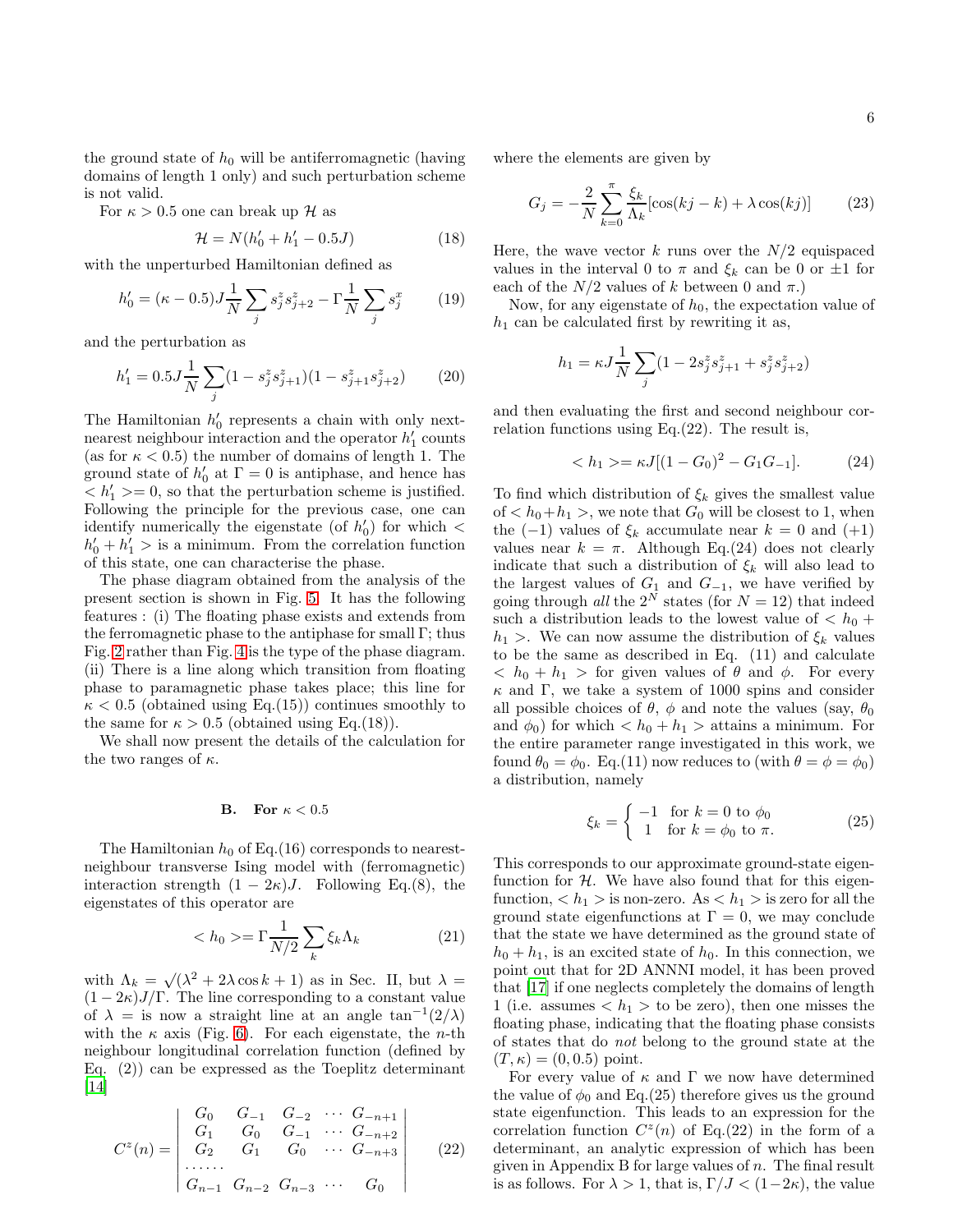of  $\phi_0$  turns out to be  $\pi$ , leading to a ferromagnetic phase. For  $\lambda < 1$ , that is,  $\Gamma/J > (1-2\kappa)$ , there are two regions. In one region  $\phi_0 < \pi$  and according to Appendix B, the correlation is

$$
C^z(n) = A(\phi_0) \frac{1}{\sqrt{n}}
$$

indicating a floating phase with index 0.5 and no modulation. The parameter  $\phi_0$  varies continuously as a function of  $\kappa$  and  $\Gamma$  (Fig. [7\)](#page-7-2), but this variation affects only the amplitude A. In the other region,  $\phi_0 = \pi$ , and the correlation is exponentially decaying, indicating a paramagnetic phase. The values of  $\lambda$  and  $\phi_0$  and the corresponding phases in different portions of the phase diagram is indicated in Fig. [8.](#page-7-3) The phase diagram thus obtained agrees with the conclusions from our first perturbation scheme and is presented in Fig. [5.](#page-7-0)

## C. For  $\kappa > 0.5$

The Hamiltonian  $h'_0$  of Eq.(18) corresponds to a chain  $(C, say)$  with only next-nearest neighbour interaction and can be broken into two independent transverse Ising chains  $(C_1 \text{ and } C_2 \text{, say})$  each having nearest-neighbour antiferromagnetic interaction. Hence, the correlation  $\sum_j s_j^z s_{j+1}^z$  in C will be zero and  $\sum_j s_j^z s_{j+2}^z$  in C will be the same as the nearest-neighbour correlation in the constituent chains  $C_1$  and  $C_2$ . (Indeed,  $C_1$  and  $C_2$  will be uncorrelated because, any configuration of  $C_1$  will couple with equal probability to two configurations of  $\mathcal{C}_2$ , one of which can be obtained from the other by reversing all spins.) Moreover, since each of the antiferromagnetic chains can be transformed to a ferromagnetic chain  $(\mathcal{C}_0,$ say) by simply reversing the alternate spins, the eigenstates of  $h'_0$  in  $\mathcal C$  are related to the eigenstates of a nearestneighbour ferromagnetic transverse Ising chain  $C_0$ . We have then,

$$
\langle h_0' \rangle = \Gamma \frac{1}{N/2} \sum_k \xi_k \Lambda_k \tag{26}
$$

and

$$
\langle h_1' \rangle = 0.5J(1 - G_0) \tag{27}
$$

with  $G_0$  defined by Eq. (23) but now with  $\lambda = (\kappa (0.5)J/\Gamma$ . As before, k runs over  $N/2$  equispaced values in the interval 0 to  $\pi$ . The  $\lambda =$  constant line is now a straight line at an angle  $\tan^{-1}(1/\lambda)$  with the  $\kappa$  axis (Fig. [6\)](#page-7-1). As in the previous subsection, we look for the eigenstate, (i.e. the  $\xi_k$  distribution) for which  $\langle h'_0 + h'_1 \rangle$ will be lowest and observe that  $G_0$  will be largest when the  $(-1)$  values of  $\xi_k$  accumulate near  $k = 0$  and  $(+1)$ values near  $k = \pi$ . Also, investigating all the states for a chain of only 12 spins, we find that the minimum value of  $\langle h'_0 + h'_1 \rangle$  corresponds to the distribution with no zero values of  $\xi_k$ . Thus, assuming the distribution of Eq.

7

(25), we can find numerically the value of  $\theta$  (say,  $\phi_0$ ) for which  $\langle h'_0 + h'_1 \rangle$  will be lowest for a chain of 1000 spins. It is found that this minimum correponds to a non-zero value of  $\langle h'_1 \rangle$ , indicating that as for  $\kappa \langle 0.5$ , the unperturbed state corresponding to the ground state is an excited state of  $h'_0$ .

As in the previous subsection, we can use the expression for  $C^z(n)$  mentioned in the Appendix B as the correlation in the chain  $C_0$ . The corresponding spin-spin correlation in the ANNNI chain  $\mathcal C$  will be

$$
C_A^z(n) = \begin{cases} 0 & \text{for odd } n \\ (-1)^n C^z(n/2) & \text{for even } n \end{cases}
$$

In this expression, the  $(-1)^n$  factor takes account of the mapping between the ferromagnetic and antiferromagnetic chains. The final result is as follows. For  $\lambda > 1$ , that is,  $\Gamma/J < (\kappa - 0.5)$ , the value of  $\phi_0$  turns out to be  $\pi$ , so that the correlation in the chain  $\mathcal{C}_0$  is constant and the correlation  $C_A^z(n)$  corresponds to a perfect antiphase. For  $\lambda < 1$ , that is,  $\Gamma/J > (\kappa - 0.5)$ , there are two regions. In one region  $\phi_0 < \pi$  and according to Appendix B, the correlation is

$$
C_A^z(n) = A(\phi_0) \cos\left(\frac{n\pi}{2}\right) \frac{1}{\sqrt{n}} \tag{28}
$$

indicating a floating phase with index 0.5 and modulation

$$
q = \pi/2.
$$

The parameter  $\phi_0$  varies continuously as a function of  $\kappa$ and  $\Gamma$  (Fig. [9\)](#page-7-4), but this variation affects only the amplitude A. In the other region,  $\phi_0 = \pi$ , and the correlation in  $C_0$  is exponentially decaying, indicating a paramagnetic phase with the same modulation. The values of  $\lambda$ and  $\phi_0$  and the corresponding phases in different portions of the phase diagram is indicated in Fig. [8](#page-7-3) and the resulting phase diagram is presented in Fig. [5,](#page-7-0) which agrees with the conclusions from our first perturbation scheme.

#### IV. DISCUSSION

In this section we shall point out some features of the phase diagram we have obtained.

(1) In the floating phase  $(\lambda < 1)$  the spin-spin correlation decays as

$$
C^z(n) = A \frac{1}{n^{\eta}}
$$

with  $\eta = 0.5$ . It is interesting to note that on the boundary between the floating and the ordered (ferromagnetic or antiphase) state  $\lambda$  is 1 and  $\phi_0$  is 0 or  $\pi$  and the correlation decays algebraically with  $\eta = 0.25$  as shown by Pfeuty [\[14\]](#page-10-8). Thus, the value of the index undergoes a non-analytic change at the boundary.

(2) In the floating phase, the correlation is nonoscillatory (q = 0) for  $\kappa < 0.5$  and oscillatory (q =  $\pi/2$ )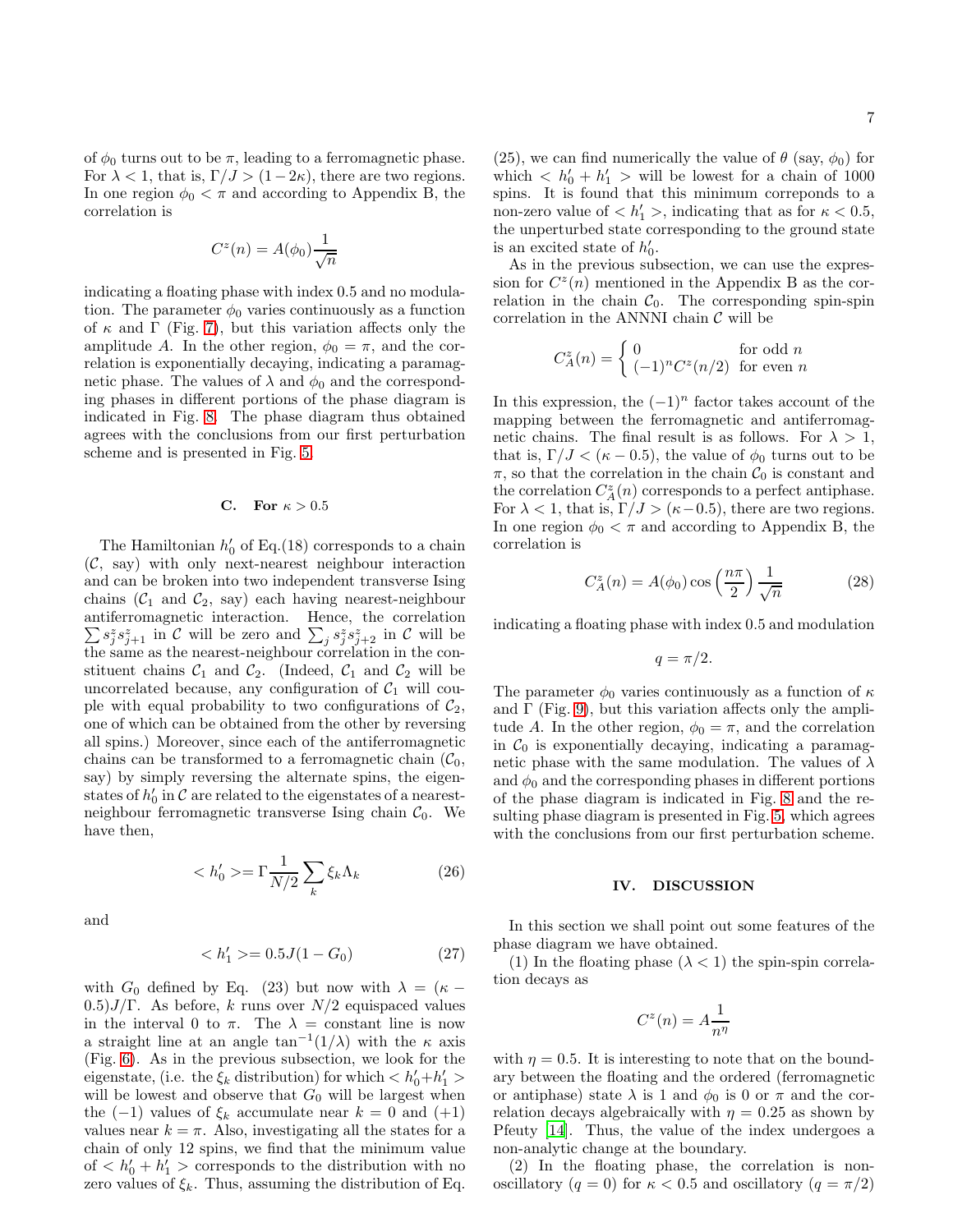

<span id="page-7-0"></span>FIG. 5:

Phase diagram of the transverse ANNNI model as obtained from the first and the second perturbation scheme. The thick lines are exact results from the first perturbation scheme. The thin lines are approximate results from the second perturbation scheme. The thin line is not drawn in the region where the latter scheme becomes unreliable.



<span id="page-7-1"></span>FIG. 6: Plot of  $\lambda =$  constant line with the  $\kappa$  axis.



<span id="page-7-2"></span>Plot of  $\phi_0$  vs.  $\Gamma$  for  $\kappa < 0.5$ . Here  $\lambda = (1 - 2\kappa) J/\Gamma$ .



<span id="page-7-3"></span>FIG. 8: Schematic phase diagram showing the values of  $\lambda$  and  $\phi_0$  in different portions.



<span id="page-7-4"></span>Plot of  $\phi_0$  vs.  $\Gamma$  for  $\kappa > 0.5$ . Here  $\lambda = (\kappa - 0.5) J/\Gamma$ 

for  $\kappa > 0.5$ . Hence, the line  $\kappa = 0.5$  is the "disorder" line" [\[3\]](#page-9-2) across which the modulation wavevector suffers a sudden change from 0 to  $\pi/2$ . We have also measured the perturbed energy  $\langle h_0 \rangle + \langle h_1 \rangle$  and  $\langle h'_0 \rangle + \langle h'_1 \rangle$  on two sides of the disorder line for a given  $\Gamma$  (Fig. [10\)](#page-8-0). This energy remains continuous but suffers a change of slope at  $\kappa = 0.5$ . Since the first perturbation scheme does not indicate any phase transition around  $\kappa = 0.5$ , we guess that this change of slope is not the signature of any serious non-analytic behaviour but is only an outcome of the approximation inherent in perturbation calculation.

(3) Within the floating phase, for  $\kappa > 0.5$ , the nearestneighbour correlation is zero (Eq. (28)) and the wavevector is  $q = \pi/2$ , implying that the wave number  $q/2\pi$ is equal to the number of domain walls per site. On the other hand, for  $\kappa < 0.5$ , the nearest-neighbour correlation is not at all zero (Fig. [11\)](#page-8-1), but the correlation is non-oscillatory  $(q = 0)$ , implying that the wave number  $q/2\pi$  is not equal to the number of domain walls per site. One must note that (as mentioned above), the analytic treatments of Villain and Bak [\[9](#page-10-3)], and of Uimin and Rieger [\[4\]](#page-9-3) assumes the equality of the wave-number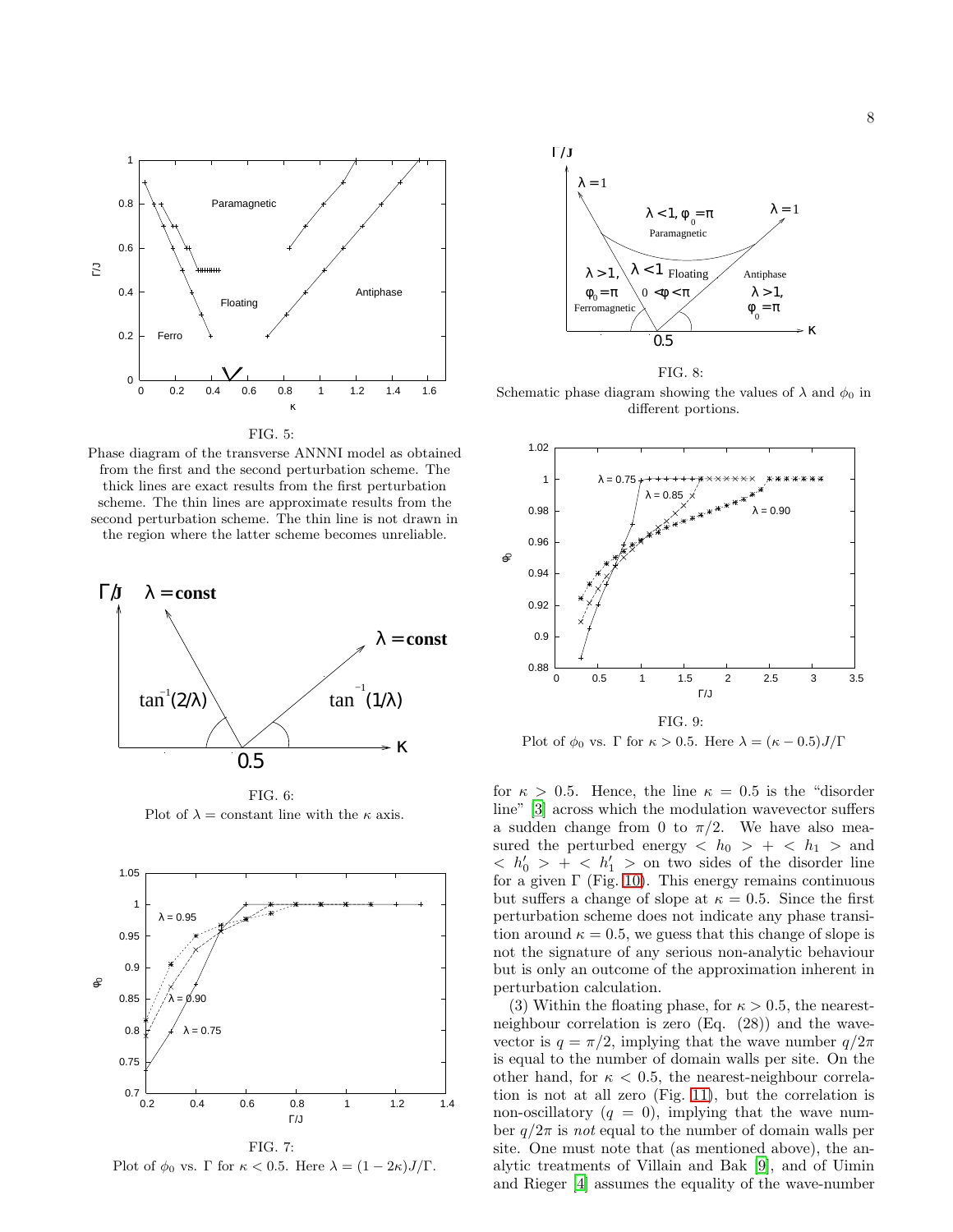

<span id="page-8-0"></span>Plot of ground state energy vs.  $\kappa$  for  $\Gamma = 0.8$ 

and the number of domain walls per site. This assumption thus agrees with our results for  $\kappa > 0.5$  but not for  $\kappa < 0.5$ .

(4) The second perturbative scheme would be reliable only when the ratio  $\langle h_1 \rangle / \langle h_0 \rangle$  or  $\langle h'_1 \rangle / \langle h'_0 \rangle$ (accordingly as  $\kappa$  is  $\lt 0.5$  or  $> 0.5$ ) is small. We have included in Fig. [5](#page-7-0) only those points where this ratio is less than some arbitrarily chosen number 1/3. This criterion made us unable to locate the boundary between the paramagnetic and floating phase near  $\kappa = 0.5, \Gamma = 0$ resulting in a gap there in Fig. [5.](#page-7-0) Some better approximation is needed to bridge this gap.

(5) The first and second perturbation schemes can be compared and reconciled in the following way. For the first perturbation scheme, the unperturbed Hamiltonian corresponds to the  $\kappa = 0.5$ ,  $\Gamma = 0$  point, and the exact expressions for the first order correction to energy gives exactly the directions along which the boundaries of ferromagnetic phase and antiphase emanate from this point (see Fig. 5). On the other hand, for the second perturbation scheme, the unperturbed Hamiltonian corresponds to the boundary lines of the ferromagnetic phase and the antiphase since on these lines  $\langle h_1 \rangle$  and  $\langle h_1' \rangle$  are zero. The approximate estimate of the first order correction to energy gives the nature of the phase near the boundary. However, since the estimate is only approximate, at some regions of the parameter space, it is not reliable (as explained above).

#### Acknowledgments

It is a pleasure to acknowledge the encouragement and fruitful discussions with P. Sen, M. Barma and B. K. Chakrabarti. The possibility of Fig. 4 was pointed out by M. Saha. The work of one author (AKC) was supported by UGC fellowship. We acknowledge the financial support from DST-FIST for computational facility.



<span id="page-8-1"></span>FIG. 11:

Plot of nearest neighbour correlation as a function of Γ for  $\lambda$ =0.75, 0.90 and 0.95

# APPENDIX A HIGHER DERIVATIVES FOR THE FIRST ORDER PERTURBATION CORRECTION

We have derived earlier an expression

$$
E^{(1)} = -N\Gamma \frac{2\sin\phi_0 + 2\pi r - 3r\phi_0}{2\pi - \phi_0}
$$

for the first order correction to the ground state energy of the Hamiltonian (see Eq. (3))

$$
\mathcal{H}_{cl} = -J \sum_{j} [s_j^z s_{j+1}^z - \frac{1}{2} s_j^z s_{j+2}^z]
$$

under perturbation by the Hamiltonian (see Eq. (4))

$$
\mathcal{H}_p = \sum_j \Gamma\left[-s_j^x + r s_j^z s_{j+2}^z\right].
$$

In this Appendix we shall show by the method of induction, that for all values of  $\phi_0$  in the range  $0 < \phi_0 < \pi$ , all higher derivatives of this quantity  $E^{(1)}$  remain finite. For this purpose, we note that the first and second order derivatives are :

$$
\frac{\partial E^{(1)}}{\partial r} = -N\Gamma\left(-\frac{4\pi}{(2\pi - \phi_0)} + 3\right)
$$

and

$$
\frac{\partial^2 E^{(1)}}{\partial r^2} = -N\Gamma \left( \frac{8\pi^2}{(2\pi - \phi_0)^3 \sin \phi_0} \right)
$$

.

Here we have used the equality

$$
\frac{\partial \phi_0}{\partial r} = \frac{2\pi}{(2\pi - \phi_0)\sin \phi_0}
$$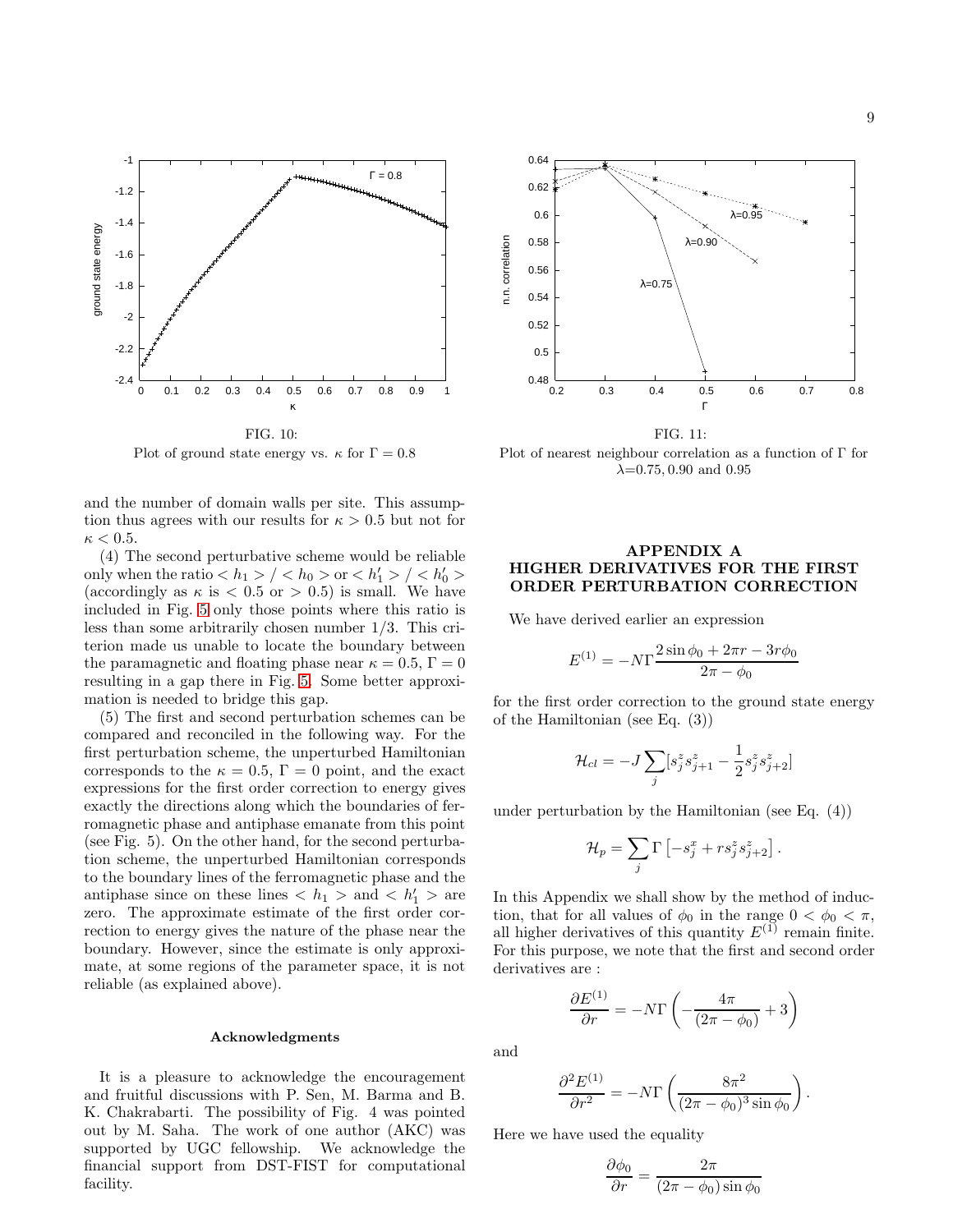which can be obtained from Eq. (13). Thus, at least for  $m = 1$  and 2 the derivatives can be expressed in the form

$$
\frac{\partial^m E^{(1)}}{\partial r^m} = -N \Gamma \sum_{i=1}^{m'} k_i \frac{\cos^{\alpha_i} \phi_0}{(2\pi - \phi_0)^{\beta_i} \sin^{\gamma_i} \phi_0} \tag{29}
$$

where  $m' \sim 3^m$ , and  $\alpha_i$ ,  $\beta_i$ ,  $\gamma_i$ ,  $k_i$  are constants  $\geq 0$ with the restriction  $\gamma_i \leq \alpha_i$  (except for  $m = 1$ , where  $\alpha_i = \gamma_i = 0$ ). Differentiating Eq.(29) once, it can be easily verified that the form (29) should be valid for  $m + 1$  also, and is hence valid for all values of m. Since the right hand side of Eq. (29) diverges only when  $\sin \phi_0$  vanishes, we conclude that so long as  $\phi_0$  is neither 0 or  $\pi$  the higher derivatives of  $E^{(1)}$  remain finite.

# APPENDIX B LONG RANGE CORRELATION FOR THE EXCITED STATES

Here we shall consider transverse Ising model with nearest neighbour interaction described by the Hamiltonian

$$
\mathcal{H}^{TI} = -\sum_{j=1}^{N} [Js_j^z s_{j+1}^z + \Gamma s_j^x].
$$
 (30)

The exact solution [\[2,](#page-9-1) [13,](#page-10-7) [14](#page-10-8)] for this Hamiltonian tells us that the  $2^N$  number of energy eigenvalues are

$$
E = 2\Gamma \sum_{k} \xi_{k} \Lambda_{k} \tag{31}
$$

where  $\Lambda_k = \sqrt{(\lambda^2 + 2\lambda \cos k + 1)}, \lambda = J/\Gamma, \xi_k$  may be 0,  $\pm 1$  and k runs over  $N/2$  equispaced values in the interval 0 to  $\pi$ .

In the text we have come across (more than once)  $\xi_k$ distribution of the following type :

$$
\xi_k = \begin{cases}\n-1 & \text{for } k = 0 \text{ to } \phi \text{ (unexcited)} \\
1 & \text{for } k = \phi \text{ to } \pi \text{ (excited)}\n\end{cases}
$$
\n(32)

This is an excited state and reduces to the ground state only for  $\phi = \pi$ . This state is important for this work because it corresponds to the ground state after perturbation in the second perturbation scheme (Eq. (25)). It also corresponds to the first order correction in the first perturbation scheme (Eq. (11)). We shall present in this Appendix the expressions for the longitudinal two-spin correlation function

$$
C^{z}(n) \equiv \langle s_j^{z} s_{j+n}^{z} \rangle - \langle s_j^{z} \rangle^{2}
$$
 (33)

(for  $n \ll N$ ) in the long-range limit  $n \to \infty$ . Let us consider the quantity,

$$
\sigma^z(n) \equiv  \hspace{1.5cm} (34)
$$

remembering that,

$$
\lim_{n \to \infty} \sigma^z(n) = \langle s_j^z \rangle^2
$$

Standard treatise [\[2,](#page-9-1) [13,](#page-10-7) [14](#page-10-8)] show that for  $\phi = \pi$  (no excited state), this quantity is of the following form. For  $\lambda > 1$ ,

$$
\sigma^z(n) = \left(1 - \frac{1}{\lambda^2}\right)^{1/4} + A \exp(-\alpha n)
$$

 $(A, \alpha \text{ are constants depending on } \lambda)$ . This corresponds to ferromagnetic state. For  $\lambda < 1$ ,

$$
\sigma^z(n) = A' \exp(-\alpha' n)
$$

 $(A', \alpha'$  are constants depending on  $\lambda$ .) This corresponds to paramagnetic state. There is a non-analyticity at the point  $\lambda = 1$  where the second derivative of ground-state energy diverges.

Let us consider the correlation function  $C^z(n)$  when  $\lambda \neq 1$  and  $0 < \phi < \pi$  (i.e.  $\phi \neq 0$  and  $\phi \neq \pi$  - some, but not all states are excited). We shall show elsewhere [\[18\]](#page-10-12) that this quantity can be calculated exactly using Szego's Theorem. The results obtained are as follows. The quantity  $\lim_{n\to\infty} \sigma^z(n)$  will be zero, so that  $C^z(n)$ and  $\sigma^z(n)$  are equal. Also, for  $\lambda > 1$ ,

$$
C^{z}(n) = \frac{0.590}{\sqrt{\sin \phi}} \left( 1 - \frac{1}{\lambda^{2}} \right)^{1/4} \frac{\cos(\pi + \phi)n}{\sqrt{n}} \tag{35}
$$

and for  $\lambda < 1$ ,

$$
C^{z}(n) = \frac{0.590\sqrt{\sin\phi}}{\sqrt{(1+\lambda^2+2\lambda\cos\phi)}} \left(1-\lambda^2\right)^{1/4} \frac{1}{\sqrt{n}} \quad (36)
$$

These expressions has been used in the text (Sec. IID, IIIB, IIIC) for the analysis of the phase diagram of 1D transverse ANNNI model.

- <span id="page-9-0"></span>[1] B.K. Chakrabarti, A. Dutta and P. Sen, Quantum Ising Phases and Transitions in Transverse Ising Models (Springer-Verlag, Berlin, Heidelberg) 1996.
- <span id="page-9-1"></span>[2] D. C. Mattis, The Theory of Magnetism, Vol. II (Springer-Verlag, Berlin, Heidelberg) 1985, Sec. 3.6.
- <span id="page-9-2"></span>[3] W. Selke, Phys. Rep. 170, 213 (1988).
- <span id="page-9-3"></span>[4] G. Uimin and H. Rieger, Z. Phys. B 101, 597 (1996).
- <span id="page-9-4"></span>[5] C.M. Arizmendi, A.H. Rizzo, L.N. Epele and C.A. Gar-